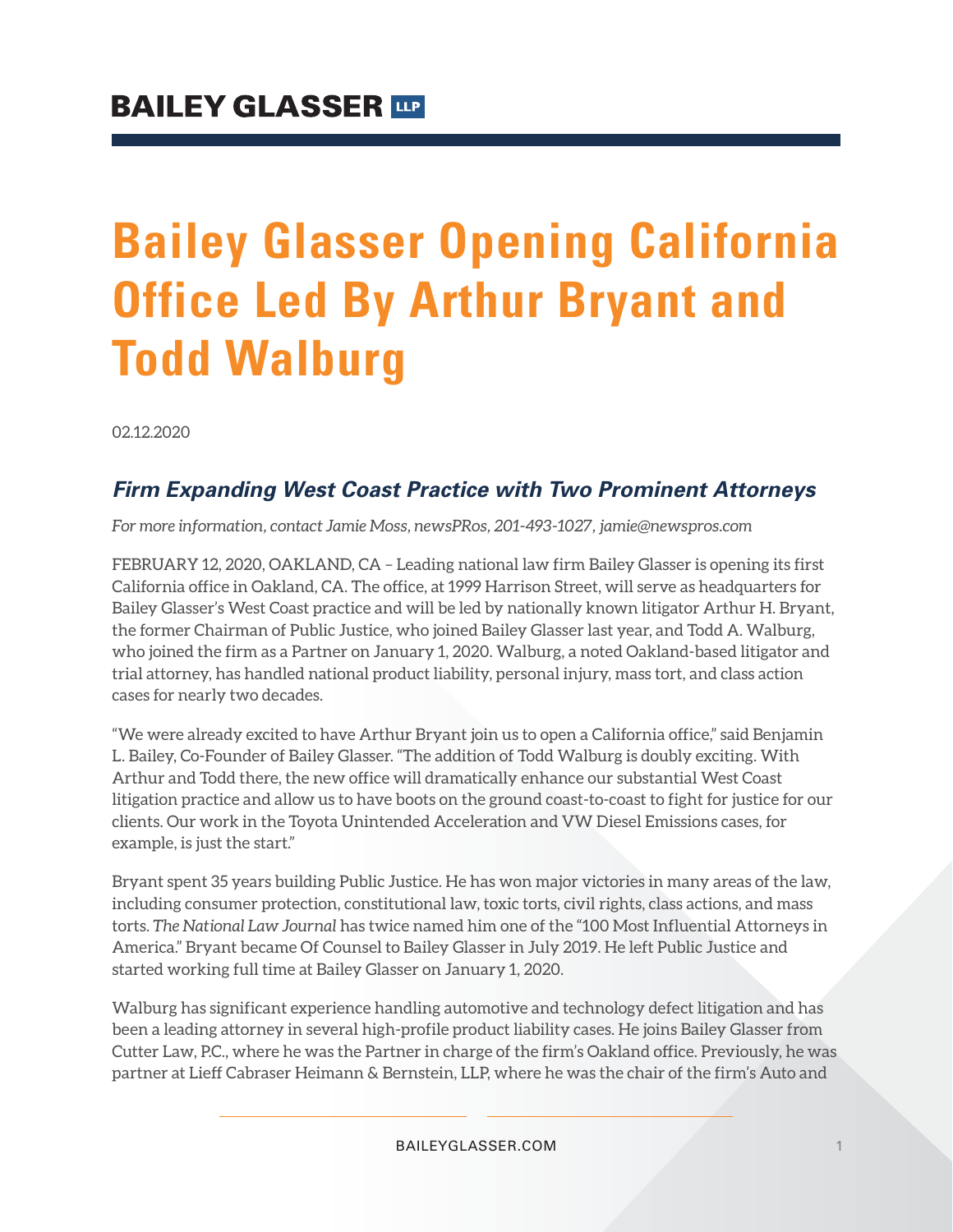# **BAILEY GLASSER TIP**

#### BAILEY GLASSER OPENING CALIFORNIA OFFICE LED BY ARTHUR BRYANT AND TODD WALBURG

Transportation Cases Practice Group. While at Lieff Cabraser, Walburg worked closely with lawyers from Bailey Glasser, including Ben Bailey and Eric Snyder, in litigating and settling the sprawling Toyota Unintended Acceleration cases, and later, the Volkswagen Diesel Emissions cases.

Walburg was named the 2020 "Lawyer of the Year" in Oakland, California for his work in Product Liability Litigation-Plaintiffs, by *Best Lawyers in America*. Only a single lawyer in a specific practice area and location is honored with this distinction each year. Walburg brings to Bailey Glasser several pending product liability, automotive defect, and personal injury cases, and is joining several other exciting cases at the firm.

 "We are building something special in California – an office handling high-stakes, high-impact litigation that makes a difference," said Bryant. "We are going to tackle cutting-edge legal issues and fight for people in a variety of areas, including consumer rights, gun safety, defective products, and auto safety. And we're going to keep battling for access to justice for all."

"I have devoted my career to representing the legal rights of individuals who have been seriously injured, or who have lost a loved one as a result of corporate misconduct or individual negligence," said Walburg. I am excited to have the opportunity to continue to expand this important work with Bailey Glasser."

Bryant and Walburg will be recruiting attorneys and staff to support client work at Bailey Glasser in the Oakland office, initially including a litigation associate and a paralegal/office administrator. The new office space will be ready for occupancy in the spring.

#### **About Bailey Glasser LLP**

Celebrating 20 years of exceptional and creative client service, Bailey Glasser was founded by Ben Bailey and Brian Glasser in Charleston, West Virginia in 1999. Since then the firm has grown to 57 lawyers located in 12 offices including Birmingham, AL; Oakland, CA; Washington, DC; Wilmington, DE; St. Petersburg, FL; Boston, MA; St Louis, MO; Chicago, IL; Cherry Hill, NJ; Westchester, NY; and Morgantown and Charleston, WV. Plaintiffs and defendants rely on Bailey Glasser to handle the most challenging and consequential legal issues – regionally and nationwide – using a trial-focused approach to vigorously protect the interests of its clients. The firm's corporate lawyers handle business matters ranging from the negotiation and execution of billions of dollars in commercial transactions, to IPOs, to assisting foreign businesses with investments in US assets. For more information, visit baileyglasser.com.